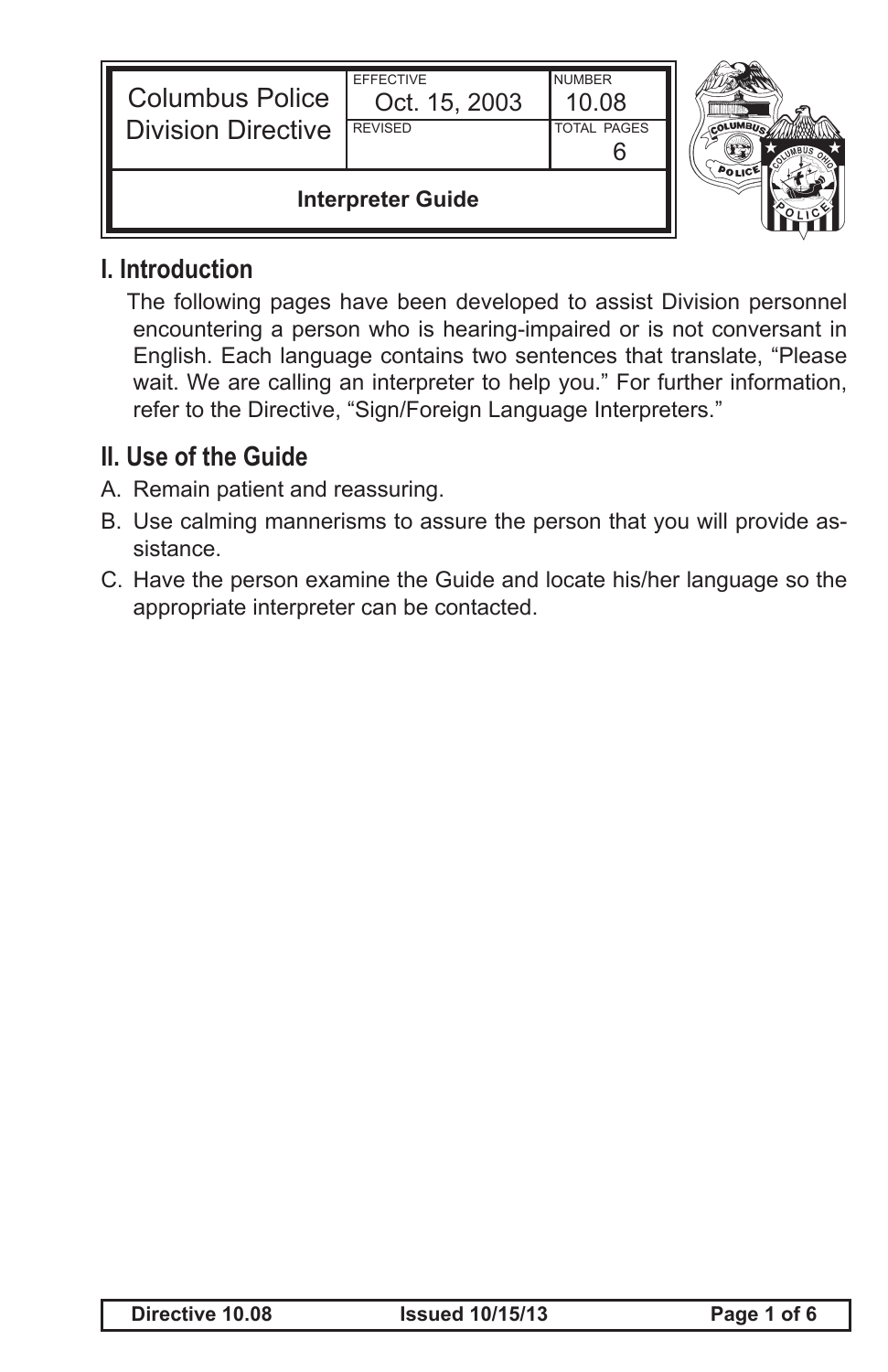**ARABIC**

يرجي الانتظار جارى لهلب منزجم لهساعدتكم

#### **ARMENIAN**

խնդրեմ սպասէք. Թարգմանը պիտի գայ dtq oqutini:

**BULGARIAN**

МОЛЯ ПОЧАКАЙТЕ!

HE HOMIE IIPEBODAY DA BM HOMOTHE.

#### **CHINESE**

請等一下, 我們會打電話請人翻譯 來幫助你

| 成             | 动<br>ōά         | 廣東話             |
|---------------|-----------------|-----------------|
|               | <b>MANDARIN</b> | <b>CANTON</b>   |
| 台             | 語               | 上海話             |
| <b>TAIWAN</b> |                 | <b>SHANGHAI</b> |

#### **CZECHOSLOVAK**

Prosím Vás, počkejte. Zavoláme tlumočníka, který Vám pomuže.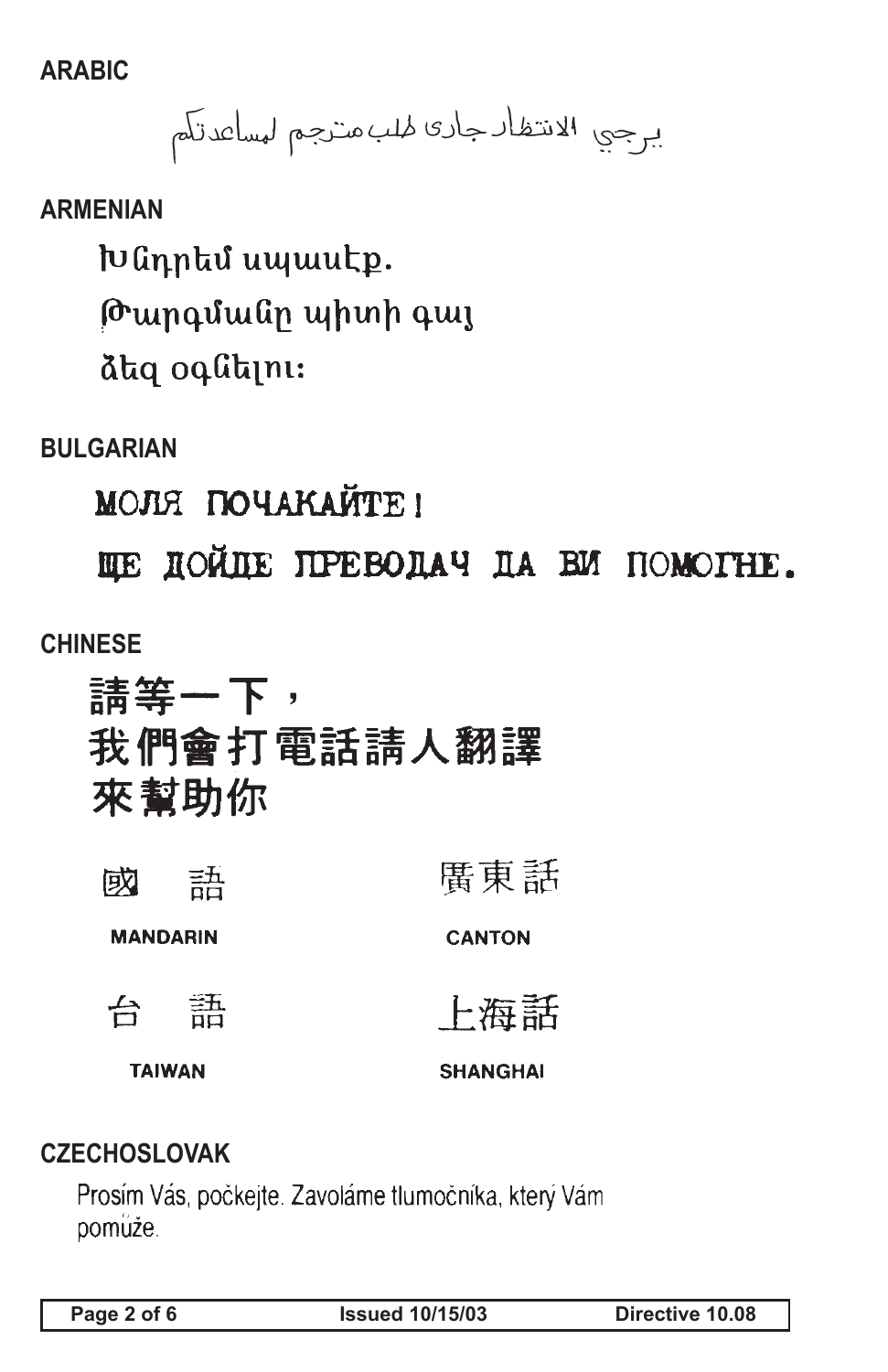# **DANISH**

Vär så venlig at vente, vi vil ringe til en tolk, som kan hjälpe dem.

# **DUTCH**

A.U.B. even wachten. Wij roepen een tolk om U in het Hollands te helpen.

# **FARSI**

. لطفاً منتظر باشيد، مترجم جهت كمكتان خواهد آمد.

# **FRENCH**

Attendez, s'il vous plait. Nous allons trouver un interpreteur pour vous aider.

# **GERMAN**

Bitte warten Sie. Wir holen einen Dolmetscher um Ihnen zu helfen.

# **GREEK**

ΠΑΡΑΚΛΛΟΥΜΕ ΠΕΡΙΜΕΝΕΤΕ ΦΩΝΑΖΟΥΜΕ ΕΝΑ ΔΙΕΡΜΗΝΕΛ ΝΑ ΣΑΣ ΒΟΗΘΗΣΕΙ:

# **GUJARATI**

# જરા ર્થાર્ભા, હમણાં દ્ભાષિયા આવે છે.

**HEBREW**

וא לחכות.

נקרא למישהוא לעזור לך.

# **HINDI**

# कुपया रुकें, हम दुभाषिया बला रहे हैं ।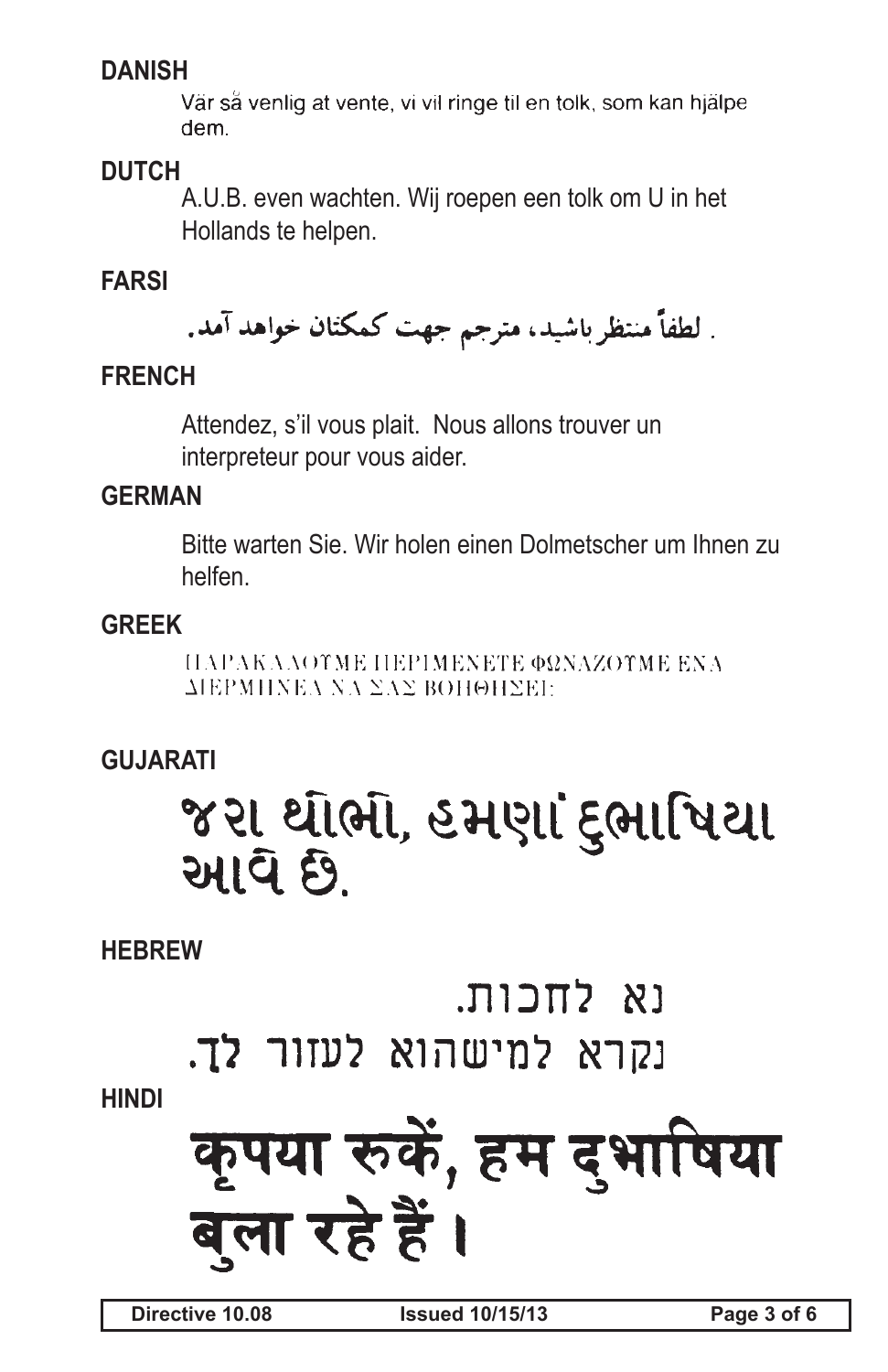# **HUNGARIAN**

Vár jon kérem. Hívunk egy tolmácsot hogy segítsen önnek.

# **INDONESIAN**

Silakan menunggu. Kami sedang memanggilkan penter jemah untuk menolong anda.

#### **ITALIAN**

Vi prego di aspettare un attimo. Telefonaremo subito un interprete per assistervi.

# **JAPANESE**

# 日本語のできる者を呼びますので、 そのままお待ち下さい。

# **KOREAN**

# **LAOTIAN**

# **เ***ร็***าทำจั**ງโทะละสั้นขาบายนาสามาคล่ยท่านยู่

# **LITHUANIAN**

PRACHAU PALAUKTI. MES PACHAUKSIME VERTEJI PADETI JUMS.

#### **MALAY**

Tolong nati, kati suara cakatan.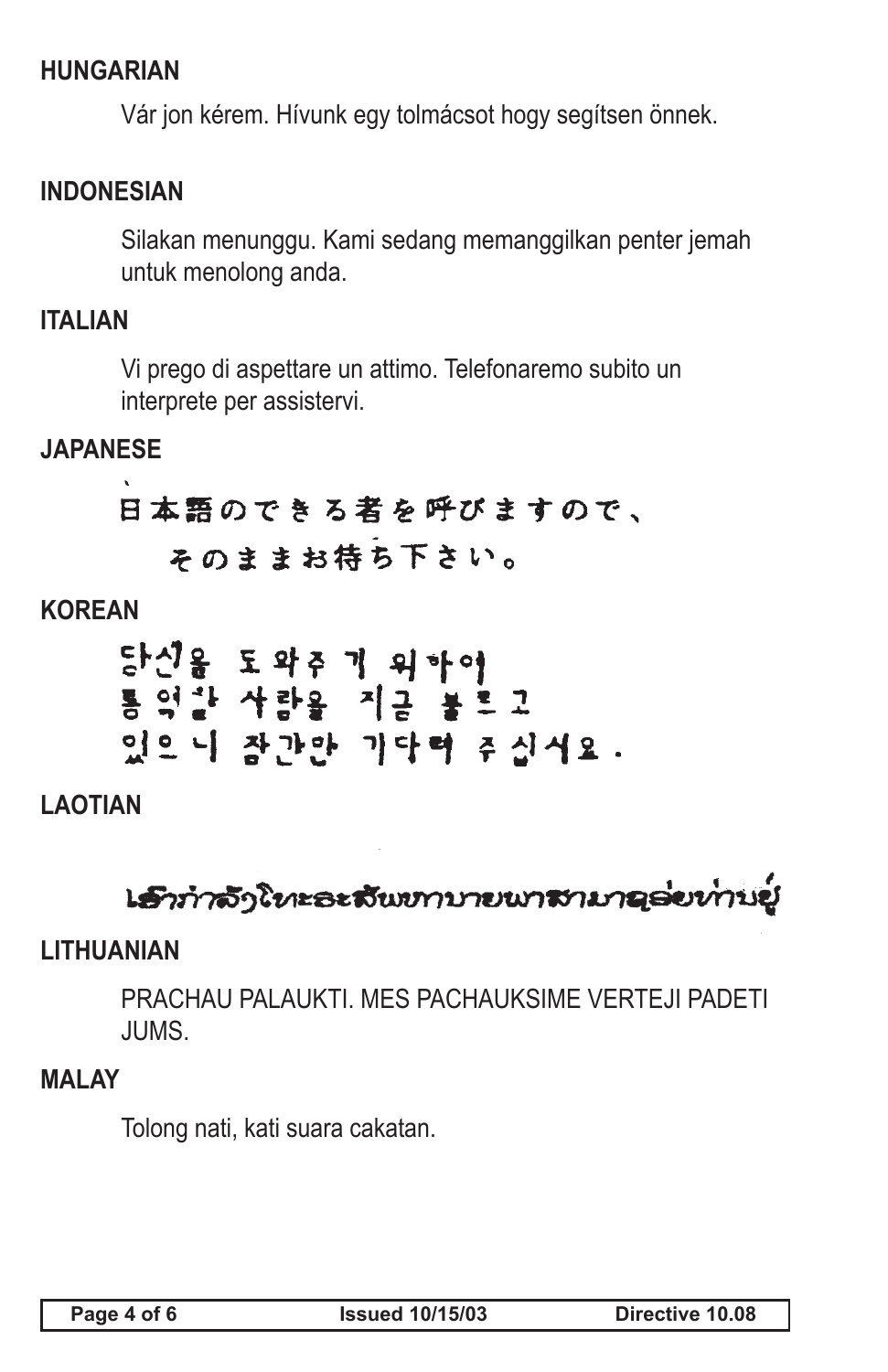# **NORWEGIAN**

Vaer så snill å vente. Vi ringer etter en oversetter for å hjelpe deg.

# **POLISH**

Proszę zaczekać. Zaraz zadzwonimy po tłumacza, by nam pomóg.

# **PORTUGUESE**

Aguarde por favor chameremos um interpreter para servir lo.

# **ROMANIAN**

Asteptati, va rog. Vom chema un interpret sa va ajute.

# **RUSSIAN**

# Подождите, пожалуйста.

# Придет переводчик, который Вам поможет.

# **SAMOAN**

Faamolemole, faatali. Ua matou valaau atu mo se faamatalaupu e fesoasoani ia oe.

# **SERBO-CROATION**

Molimo sačekajte. Zovemo prevodioca.

# **SIGN LANGUAGE**



# **SOMALI**

Fadlan sug waxaan wacaynaa turjubaan ku caawiya.